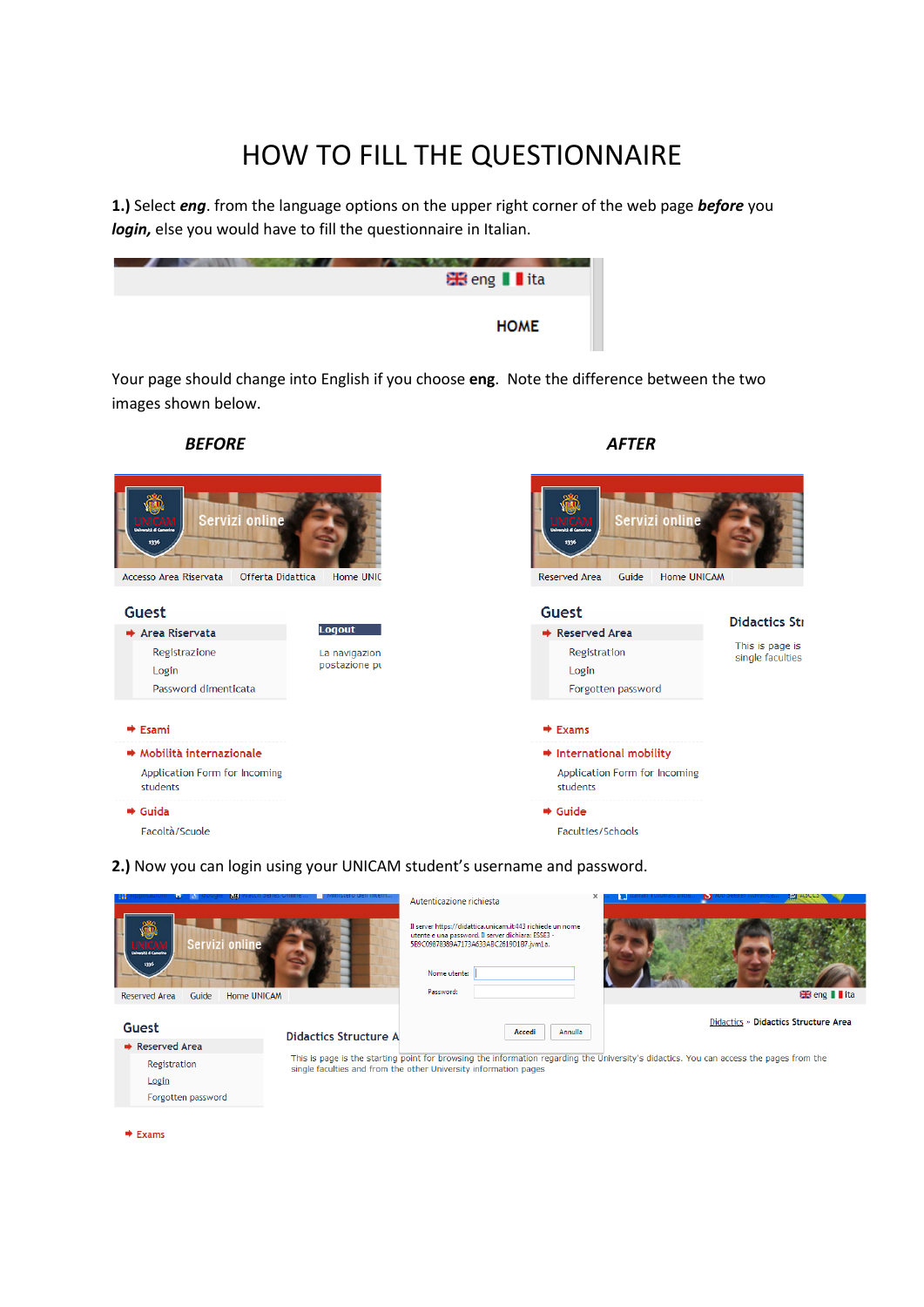**3.)** Once you've accessed your account click on *Career*.

*Though you've chosen eng. you'll still notice that some of the instructions/informations are still in Italian. You can help yourself with a dictionary or a translator BUT those phrases won't influence in anyway the filling of the questionnaire so perhaps you could ignore them.*



This page will be opened.

| $\epsilon$               |                | ST0133 - ROTATION LABORATORY                                | P | G | 2012/2013 | 6  | 12/03/2013 | <b>IDO</b> | $\mathbf{a}$            | $\sim$                   | --   |                      |
|--------------------------|----------------|-------------------------------------------------------------|---|---|-----------|----|------------|------------|-------------------------|--------------------------|------|----------------------|
| $\epsilon$               | 2              | STFIN4 - EXPERIMENTAL THESIS                                | Р | F | 2013/2014 | 30 |            |            | <sup>2</sup>            | $\sim$ $\sim$            | --   |                      |
| $\overline{\mathscr{L}}$ | $\overline{2}$ | STFIN5 - FINAL DISSERTATION                                 | Р | E | 2013/2014 | 4  |            |            | <sup>2</sup>            | $\sim$ $\sim$            | $-1$ |                      |
| $\sum$                   | $\overline{2}$ | ST0138 - MICROBIAL PHATOGENESIS AND BIOFILMS                | Р | E | 2013/2014 | 6  |            |            | <sup>2</sup>            | $\overline{\phantom{a}}$ | Ξ    |                      |
| $\angle$                 | 2              | IST0137 - MOLECULAR ARCHEOLOGICAL AND FORENSIC ANTHROPOLOGY | Р | E | 2013/2014 | 6  |            |            | $\overline{\mathbf{2}}$ | $\sim$                   | Ë    |                      |
| $\epsilon$               | 2              | ST0136 - MOLECULAR ECOLOGY                                  | P | E | 2013/2014 | 6  |            |            | $\overline{\mathbf{2}}$ | $\sim$                   | Е    |                      |
| $\epsilon$               | 2              | ST0135 - MOLECULAR PARASITOLOGY                             | P | E | 2013/2014 | 6  |            |            | $\overline{\mathbf{2}}$ | $\sim$                   | Е    |                      |
| $\mathbb{C}$             |                | ST0539 - STEM CELL TECHNOLOGIES AND ANIMAL MODELS           | P | E | 2013/2014 | 12 |            |            | $\overline{\mathbf{2}}$ | $\sim$                   | Е    |                      |
|                          |                |                                                             |   |   |           |    |            |            |                         |                          |      | Compila questionario |

As the word itself suggests, the "Career" is an electronic copy of all your academic activities: passed exams and labs (with green S), attended courses (with yellow F).

*Note however that sometimes (though on very rare occasions) it might take a while to see your exam marked as passed (showing green S)....should this happen, don't despair because once an exam is passed it will definitely be recorded online.*

**4.)** Click on the red "sheet" showing on the exam you wish to evaluate.

A similar page will open but this time containing just the questionaire (red sheet) of the specific course you wish to evaluate.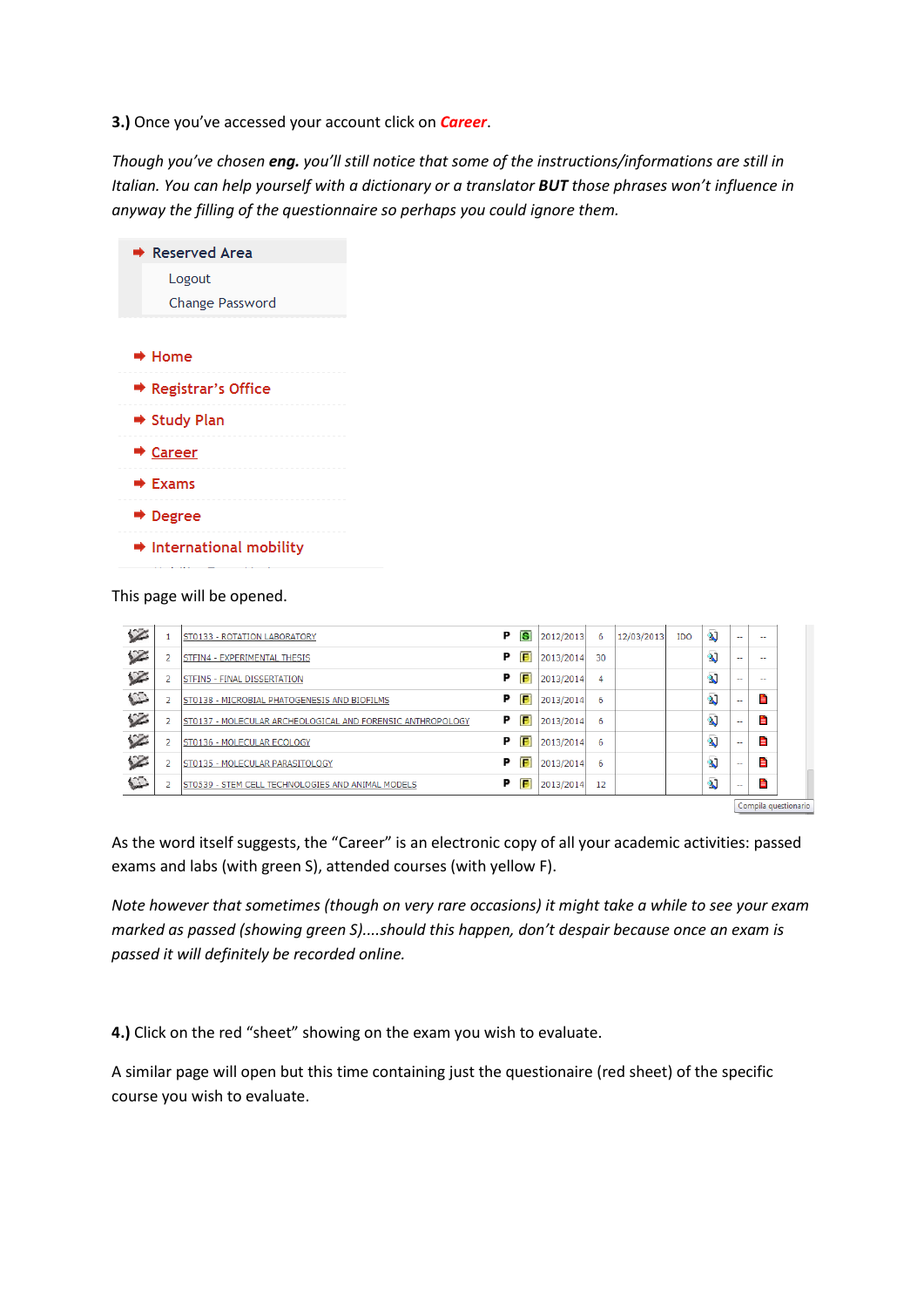#### Scelta questionari di valutazione

Questionari di valutazione per ST0135 - MOLECULAR PARASITOLOGY

| Unità Didattica                | <b>Docente</b>     | <b>Tipo Attività</b> | Partizione             | Cfu | Questionario |
|--------------------------------|--------------------|----------------------|------------------------|-----|--------------|
| ST0135: MOLECULAR PARASITOLOGY | <b>GUIDO FAVIA</b> | Lezione              | Nessun partizionamento |     | $\equiv$     |
|                                |                    | Fsci                 |                        |     |              |

### **5.)** Click on the red "sheet"

Note: In case you change your mind, you can quit the page by simply clicking "Esci"

## **6.)** Click on "nuovo" on the page which appears.

**HOME** » Lista Questionari

| Pagina riassuntiva con i questionari compilati o compilabili. |  |  |  |
|---------------------------------------------------------------|--|--|--|
|                                                               |  |  |  |

| Lista Questionari                                                                                                |              |
|------------------------------------------------------------------------------------------------------------------|--------------|
| Questionario di valutazione della didattica 2013-2014                                                            | <b>NUOVO</b> |
| Ouestionario di valutazione della didattica 2013<br>Il questionario è anonimo ed compilabile per massimo 1 volta |              |

Before you can be allowed to proceed on, you are being asked if you attended more than 50% of the lectures of this course. This question *must* be answered.

Thus answer by choosing one of the four options given below:

#### Questionario

Le domande contrassegnate con (\*) sono obbligatorie.

Il questionario non è ricompilabile: è necessario concluderlo e confermarlo nella pagina di riepilogo.

| <b>PRELIMINARY QUESTION</b>                                                   |      |        |
|-------------------------------------------------------------------------------|------|--------|
|                                                                               |      |        |
| (*) Did you attend this year more than the 50% of the classes of this course? |      |        |
| Yes, I did. I attended more than the 50% of the classes this year.            |      |        |
| No, I didn't. I attended less than the 50% of the classes this year.          |      |        |
| No, I didn't. I attended this course but not this year.                       |      |        |
| No, I didn't. I never attended this course.                                   |      |        |
|                                                                               |      |        |
| Precedente                                                                    | Undo | Avanti |

**7.)** Then click Avanti to start answering the questionnaire.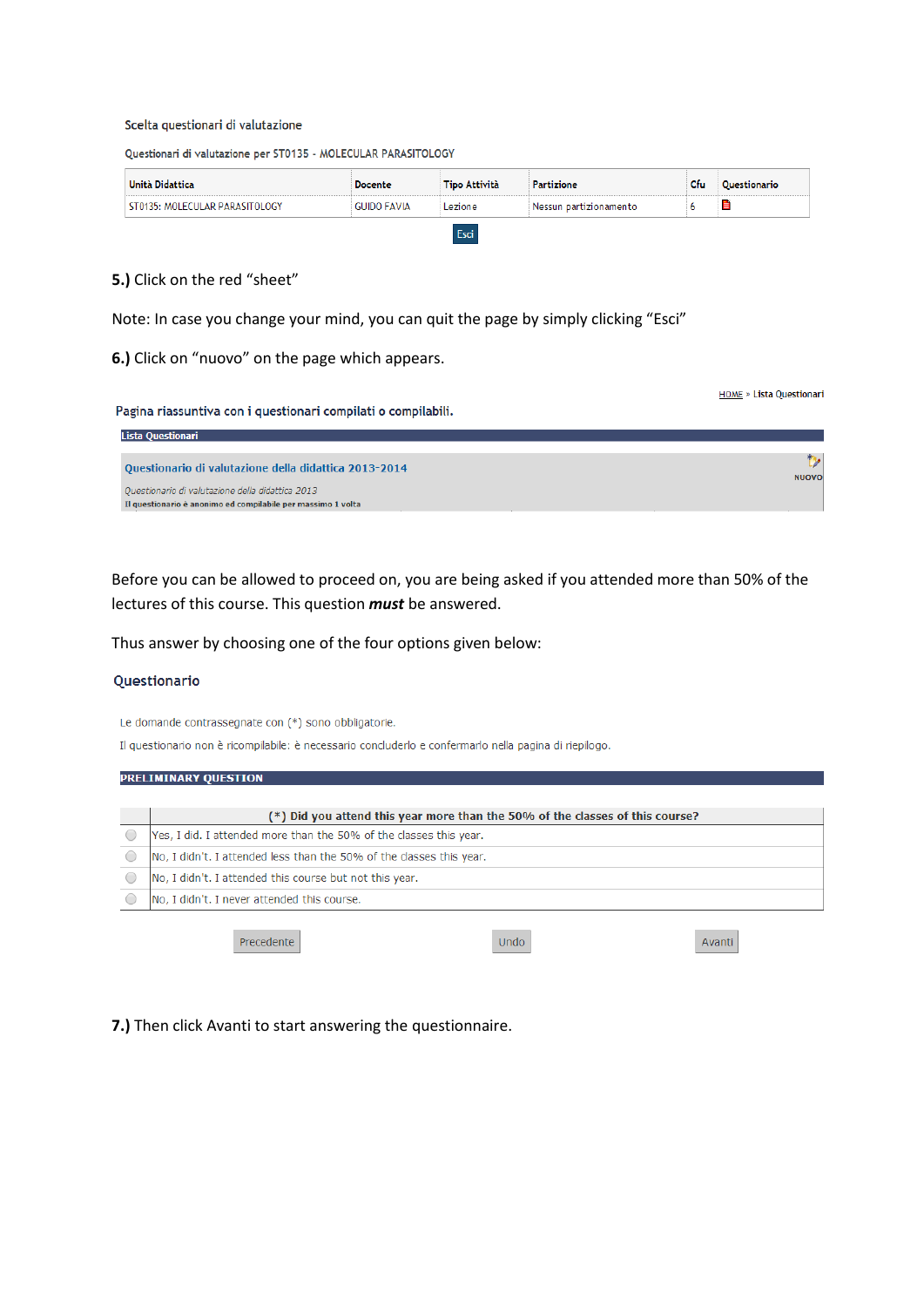#### Questionario

Le domande contrassegnate con (\*) sono obbligatorie.

Il questionario non è ricompilabile: è necessario concluderlo e confermarlo nella pagina di riepilogo.

|            | <b>TEACHING</b>                                                                                                         |
|------------|-------------------------------------------------------------------------------------------------------------------------|
|            |                                                                                                                         |
|            | (*) Has your previous knowledge appeared to be helpful enough to understand the topics delivered?                       |
|            | 4 - Yes, by all means                                                                                                   |
|            | 3 - More Yes than No                                                                                                    |
| $\bigcirc$ | 2 - More No than yes                                                                                                    |
|            | 1 - Definitely Not                                                                                                      |
|            | (*) Is the didactic material (both reccommended and produced during the classes) suitable for the study of the subject? |
|            | 4 - Yes, by all means                                                                                                   |
|            | 3 - More Yes than No                                                                                                    |
|            | 2 - More No than yes                                                                                                    |
|            | 1 - Definitely Not                                                                                                      |
|            | (*) Have the exam modalities been clearly stated?                                                                       |
| $\bigcap$  | 4 - Yes, by all means                                                                                                   |
|            | 3 - More Yes than No                                                                                                    |
|            | 2 - More No than yes                                                                                                    |
|            | 1 - Definitely Not                                                                                                      |

**8.)** Click Avanti when you are done answering the questions.

Esci

The page below will open asking you to confirm that you have completed the questionnaire. Click "conferma" to confirm that you are through or click "modifica" to make changes.